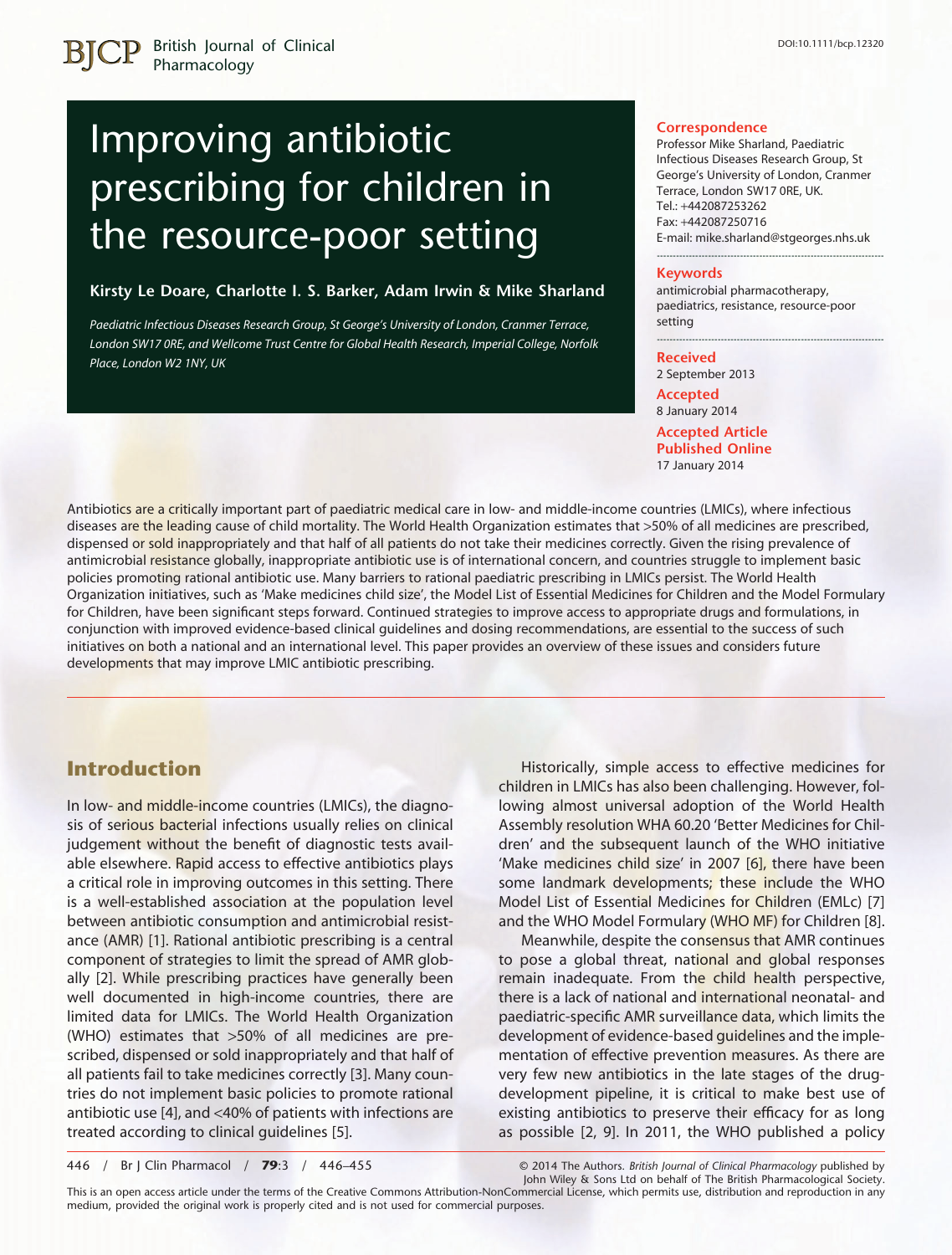#### **Box 1**

The World Health Organization's policy package to combat antimicrobial resistance (adapted from Leung *et al*. [2])

Commit to a comprehensive, financed national plan with accountability and civil society engagement Strengthen surveillance and laboratory capacity

- Ensure uninterrupted access to essential medicines of assured quality
- Regulate and promote rational use of medicines, including use in animal husbandry, and ensure proper patient care

Enhance infection prevention and control

Foster innovations and research and development for new tools

package identifying key strategies required to combat AMR (summarized in Box 1).

This review summarizes the current issues relating to rational antibiotic prescribing for children in LMICs. We focus particularly on the challenges of improving antibiotic prescribing, as these remain the drugs most widely prescribed for children in this setting.

#### **Antibiotic consumption and antimicrobial resistance**

Understanding the extent of antibiotic consumption is an essential starting point for strategies aimed at improving rational antibiotic use, but quantifying antibiotic consumption in LMICs is itself challenging, particularly so in children [10]. Methods used for the study of antimicrobial consumption in adults, such as the ATC/DDD (Anatomical Therapeutic Classification/Defined Daily Dose) methodology [11], fail to reflect variation in paediatric dosing with bodyweight and surface area. The existing studies of LMIC paediatric antibiotic consumption indicate the scale of the problem. Methodological differences make comparisons difficult [10]. The Antimicrobial Resistance and Prescribing in European Children (ARPEC) study recently published initial results of a large international point prevalence survey using a standardized methodology [12]. Of the institutions from LMICs included (almost all of them teaching hospitals), the proportion of children prescribed antibiotics ranged from ∼40 to 60%. The establishment of this methodology facilitates meaningful comparisons between similar institutions and geographical regions, as well as the examination of prescribing trends.

An estimated 80% of all antibiotic prescribing occurs in the community [13]. Systematic data on community antibiotic prescribing in relation to children in LMICs is very sparse. A large WHO study of community prescribing highlighted significant variation in prescribing by type of healthcare facility and by geographical location. The study encountered significant methodological and logistical challenges in collecting data, and there were no data specifically relating to children [14]. Furthermore, it is also recognized that there is often a wide difference in the prescribing practice between individual countries/regions defined as LMICs. Exploration of these regional variations is beyond the scope of this review, because the available data are very limited to date.

#### **World Health Organization model list of essential medicines for children**

Given that the availability of medicines is known to influence rational drug consumption, an important step forward has been the development of an essential medicines list (EML). The EMLs are designed to be country specific and based on local knowledge of disease prevalence and resistance factors. However, since its development in 1975, the distinct needs of children had been largely ignored, until the EMLc was established in 2007.

The EML aims to identify the core medicines required to cover the most common clinical needs. There is a strong emphasis on the requirement for national policy decisions, with local ownership and implementation. In addition, a number of guiding principles for essential drug programmes have emerged. An explicit formulary should ensure that therapeutic choices are consistent and cost effective and should help to ensure adequate supply. This will also enable national pricing negotiations to ensure that generic medicines are supplied at market rates.

There are several issues with EMLs; for example, current evidence suggests that although 70% of WHO member nations adopt the EML concept, only 30% employ EMLs to influence reimbursements and procurements [15]. Although evidence suggests that the use of positive formulary lists reduces prescription rates in the short term, there is a lack of data regarding their long-term effects [16]. Strategies such as limiting branded products to one or two per therapeutic class have yet to be rolled out internationally. Denmark follows this policy, managing 4900 branded drugs compared with 10 000 in the UK and 23 000 in Germany [16].

## **Cost, accessibility and availability**

Medicine budgets pose a high economic burden on households and health systems, accounting for 60–90% of household expenditure and 25–65% of public and private expenditure in LMICs [17]. Correct access to essential medicines would potentially save up to 10.5 million lives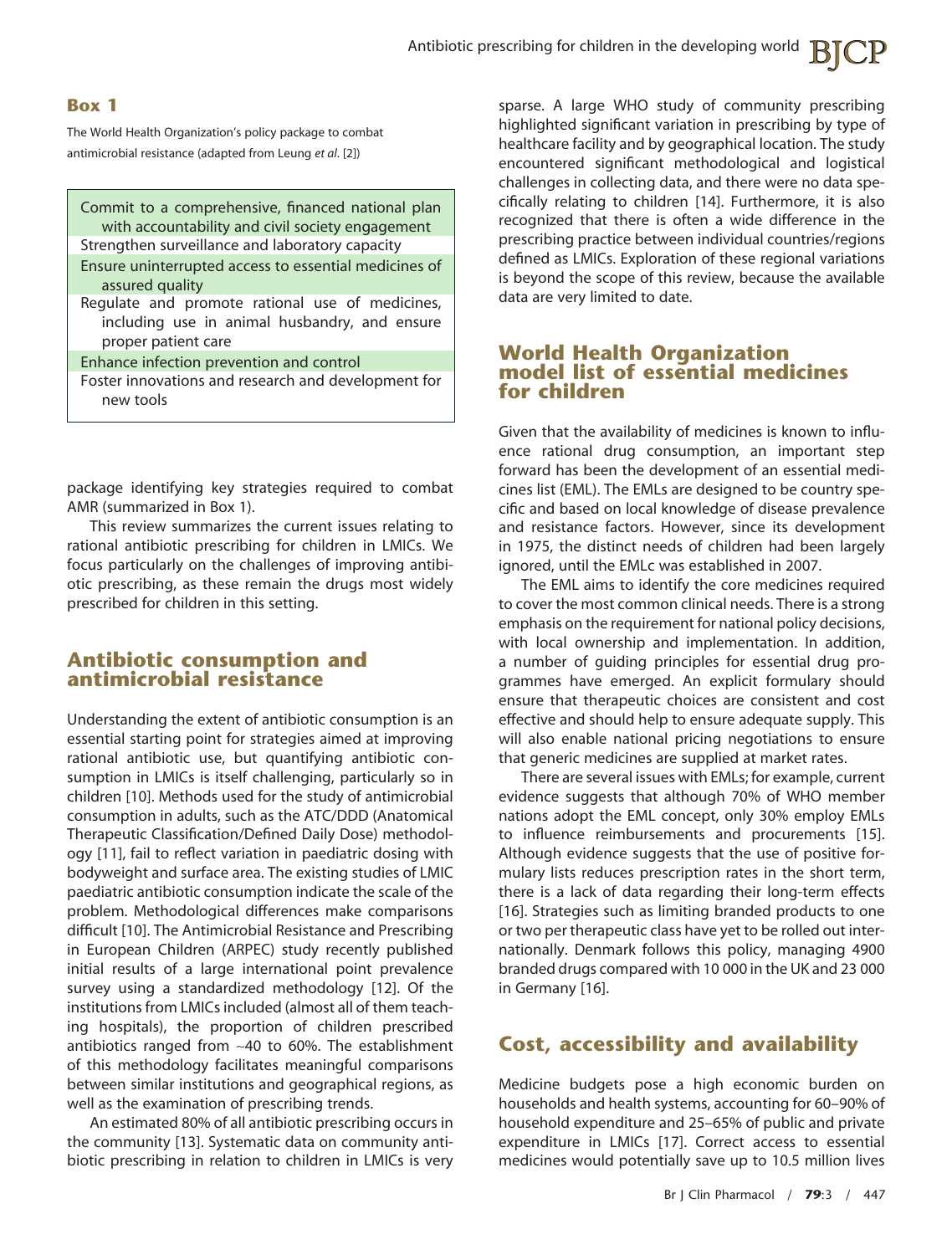per year [18]. The World Trade Organization Declaration on the Trade Related Aspects of International Property Rights (TRIPS) agreement (the Doha agreement, 2001) made it possible for countries to maintain medicines at affordable levels and thus protect public health. However, implementing these rights is problematic due to complex tariffs and health service priorities.

Up to 90% of the population in LMICs purchase medicines through out-of-pocket payments, making medicines the largest family expenditure item after food. As a result, medicines are unaffordable for large sections of the global population [19]. Financial pressures often mean that patients may purchase medicines on a daily basis, so courses of treatment are frequently not completed or not even started at all. Additionally, patients may store antibiotics from uncompleted courses, well beyond the expiry date, and later take them for self-diagnosed conditions or give them to family members and friends [20, 21]. In one study, 60% of Chinese parents had administered unprescribed antibiotics to their children [22]. This has important implications for antimicrobial resistance and needs to be considered by all practitioners. The overuse of cheap, broad-spectrum antibiotics in addition to poverty and overcrowding will continue to foster antimicrobial resistance in this setting.

In 2001, a resolution endorsed by WHO Member States called for the development of a standardized method for measuring medicine prices, which resulted in the launch of the WHO/Health Action International (HAI) Project on Medicine Prices and Availability [23]. The project aims to contribute to target 17 of the Millennium Development Goals: 'in cooperation with pharmaceutical companies, [to] provide access to affordable, essential drugs in developing countries'. The WHO/HAI methodology aimed to sample a list of 30 medicines deemed essential to treat a range of common conditions (acute and chronic) that cause substantial mortality and morbidity. Of the antibiotics included in this survey, ciprofloxacin was identified in 96% of surveyed countries and amoxicillin, ceftriaxone and cotrimoxazole in 89%. The availability of these antibiotics varied by drug and by region. Generic brands were poorly available in the public *vs.* private sector in low-income countries (36.1% in low-income *vs.* 44.3% in low-middleincome countries and 76.3% in the private sector). At the same time, the median price range for generics in the public sector was 1.1 times the international reference pricing, with African prices averaging 34–44% more than international reference prices [23].

A study on key medicines for children included in national EMLs and treatment guidelines, which also assessed the availability of these medicines in 14 countries in central Africa, found availability to be poor [24]. Only three countries had >50% of key paediatric medicines available from central medical stores at the time of the survey. Private pharmacies tended to have more medicines in stock than primary healthcare clinics. Additionally, paediatric formulations are usually more expensive than the adult equivalents, which leads to inappropriate or unsafe use of adult dosage forms [25]. This would appear to suggest that enforcing low pricing would have a beneficial effect on availability and accessibility. However, caution is essential as, paradoxically, reducing the price may provide a disincentive to stock low-priced generics at the point of purchase in favour of higher-priced branded products [23].

For those fortunate enough financially to access antibiotics, there are further obstacles. Two-thirds of antibiotics are sold over the counter, without written prescriptions [26]. Consumers can therefore purchase antibiotics for selfdiagnosed problems without any medical consultation. In many settings, oversupply in an alternative marketplace further complicates the supply chain. Easily available medicines can artificially inflate consumer demand and, consequently, drug availability and pricing. These factors affect the ability of healthcare facilities to maintain stocks of essential medicines and of governments to plan healthcare expenditure. Where antibiotics are freely available, alternative (nonmedical) sellers are often the first point of call [27]. The inadequate regulation of antimicrobial supplies has important consequences for AMR, especially in LMICs where antibiotic choices are often limited. Selective pressure control strategies, such as antimicrobial cycling or the banning of monotherapy of partner drugs when used in combination therapy, depend on compliance with drug-use regulations. Overuse of antibiotics needs to be tackled through a combination of increased public awareness, training of pharmacists, legislation and adequate enforcement and monitoring of antimicrobial use and resistance.

## **Counterfeit medicines**

Control of the quality of antimicrobial agents is vital for the delivery of effective therapy. Lower-than-stated doses in antibiotics can result in selection of drug-resistant strains as well as therapeutic failure. Counterfeit drugs have been estimated to account for 6–20% of all drug sales and are most commonly antibiotics [28]. In a systematic review of the availability of counterfeit and substandard antibiotics in LMICs, the median prevalence was 28.5%, with inadequate amounts of active ingredients found in 93% of studies [29]. Counterfeit medications (which also include expired drugs accessible to patients) represent only one class of substandard medications. Other products are inadvertently manufactured at substandard quality or rendered partly or totally inactive due to improper storage. Many antibiotics are heat and moisture labile and therefore liable to deteriorate in ambient tropical conditions [30]. Appropriate storage is expensive and requires training; in some cases, reformulating preparations specifically for tropical countries is theoretically desirable [31]. To our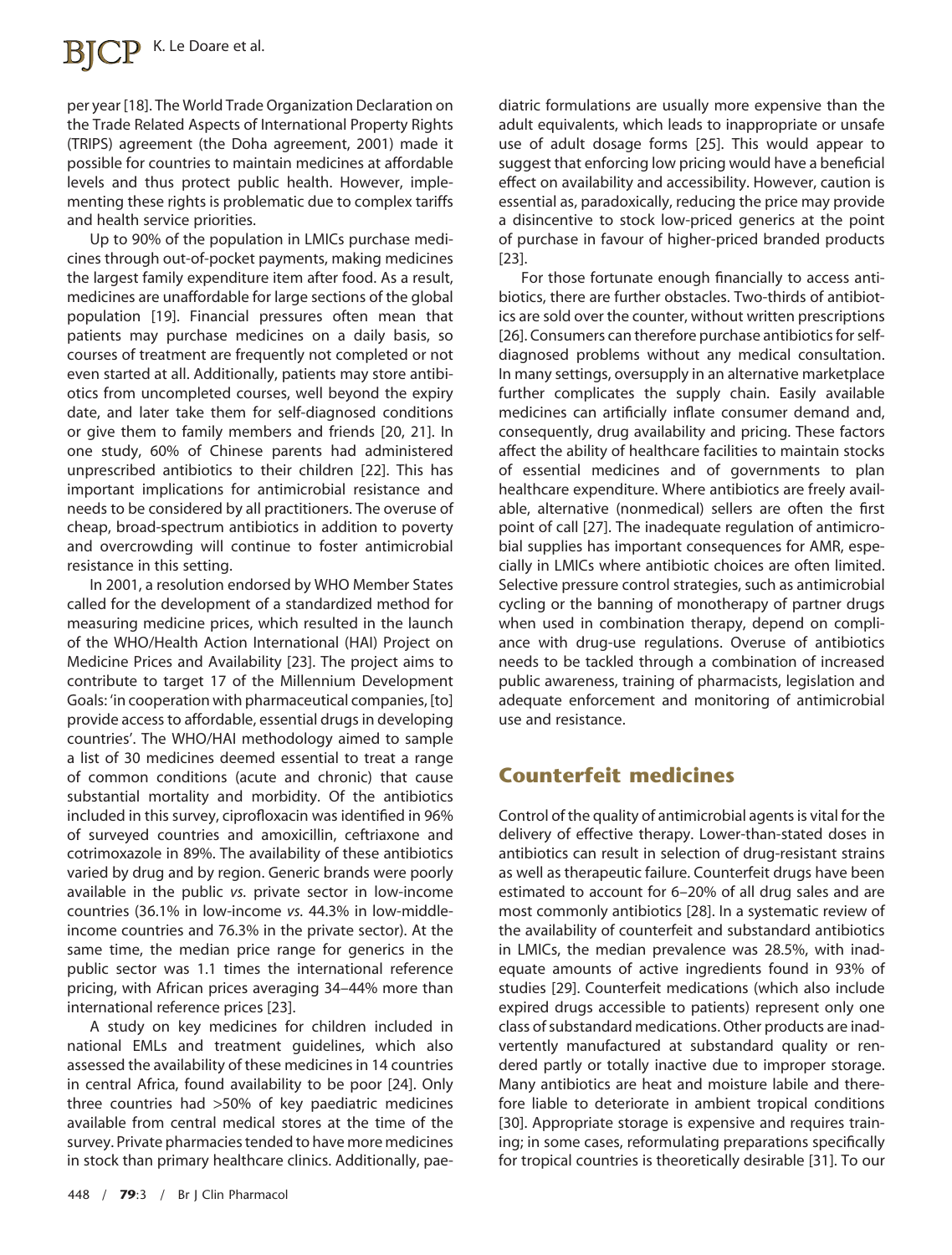knowledge, studies assessing the link between antibiotic quality and AMR have not been documented, and this issue deserves further investigation.

#### **Evidence-based prescribing guidelines – choice of drug**

The choice of an appropriate antibacterial agent, dose and optimal duration of therapy depends on a number of variables, including the site of infection, host factors, bioavailability and palatability of the medication, local resistance patterns and, importantly, knowledge of the infectious agent. In paediatric practice, especially in LMICs, diagnoses of infectious syndromes are often based solely upon symptoms and signs. Clinical specimens to identify causative agents are not, or cannot, be practicably obtained for many infections. Clinicians diagnose and treat syndromes often without knowledge of whether the causative organism is bacterial. This makes the decision of whether to treat and with which antibiotic challenging, and probably contributes to the heterogeneity of results from clinical trials and guidelines.

Standard treatment protocols have been developed to aid clinical decision making and have been shown to improve rational prescribing [32]. The WHO Drug Action Programme 'Guide to Good Prescribing' aims to enhance clinician education by providing a framework that promotes an evidence-based approach to prescribing [33]. The goal is to use antibiotics with proven efficacy and safety data, with consideration of the rationale behind the choice of drug, its cost and its pharmacokinetic properties. In order to study, monitor and assess prescribing practices uniformly, the WHO has created a protocol based on recommendations by Laing *et al*. [4]. In a study of Gambian prescribing practices using this protocol and a global review of the literature, Risk *et al*. [34] highlighted extensive variations in antibiotic prescribing, with substantial overprescription of antibiotics for common childhood illnesses. Their review highlighted the low number of drugs prescribed according to EML in Asia (38.9% in India and 56.5% in Nepal) compared with Tanzania (93.1%), Sudan (73.5%) and Gambia (95%); >50% of childhood fever encounters resulted in the prescription of antibiotics [34].

The WHO Pocket Book of Hospital Care for Children offers guidance on clinical diagnosis and management of suspected severe bacterial infections in children in resource-poor settings [35]. Whilst the second edition has the useful introduction of a blank front page for local antibiotic guidelines, the generic recommendations list only eight major antibiotics (Table 1) for the treatment of all severe bacterial infections in childhood. Therefore, to avoid selective pressure, these drugs must be used rationally in conjunction with appropriate guidelines. Such protocols should ideally be evaluated in clinical trials

to determine whether efficacy can be maintained while reducing the propensity for resistance.

## **Appropriate dosing**

#### *Paediatric formularies and dosing recommendations*

When prescribing medicines for children, it is important to consider not only what the most appropriate drug is, but also what are the right dose and duration of therapy [36]. In addition to accessing the medicines themselves, access to accurate, up-to-date dosing information can be difficult in LMICs. However, the advent of the WHO Model Formulary for Children mentioned above has brought significant advantages [8]. This formulary is freely accessible online and also available in paper copies. The medicines listed match up with the second EMLc [37] and provide dosing guidance as recommended by the WHO Expert Committee on the Selection and Use of Essential Medicines [8]. Other paediatric and neonatal formularies are available [38–40], some of which have specific schemes to enable access from LMICs, such as the British National Formulary for Children (BNFC), which is electronically accessible free of charge to developing nations included in the WHO's HINARI programme [38, 41].

Nevertheless, ensuring reliability of access to either online or paper versions of formularies can be challenging in LMICs. Another source of information is the dosing guidance provided within the summary of product characteristics that should be enclosed in the packaging of authentic medicinal products. Unfortunately, paediatric dosing information can be absent from the summary of product characteristics, or unclear, or lacking a highquality evidence base [42]. This relates to the fact that unlicensed and off-label use of medicines is widespread in paediatric clinical practice throughout the world [43]. A variety of paediatric medicines initiatives have been developed to address these issues, but there is still much progress to be made [44].

#### *Establishing the correct weight and the right dose*

Assuming that access to a dosing guideline is achieved, then the recommended dose may relate to the age of the child (for age-band-based dosing), the bodyweight (weight-bands or milligram per kilogram dosing) or the body surface area. It is not always possible to know the age or bodyweight of a child in an LMIC setting, where calibrated scales are often unavailable, so pragmatic solutions are essential, particularly in emergencies. When age is known, then age-based formulae can be used for dosing, including the advanced paediatric life support (APLS) and Nelson's formulae [45]. In an emergency, alternative methods may be employed, such as the Broselow Tape, which can estimate bodyweight, tracheal tube size and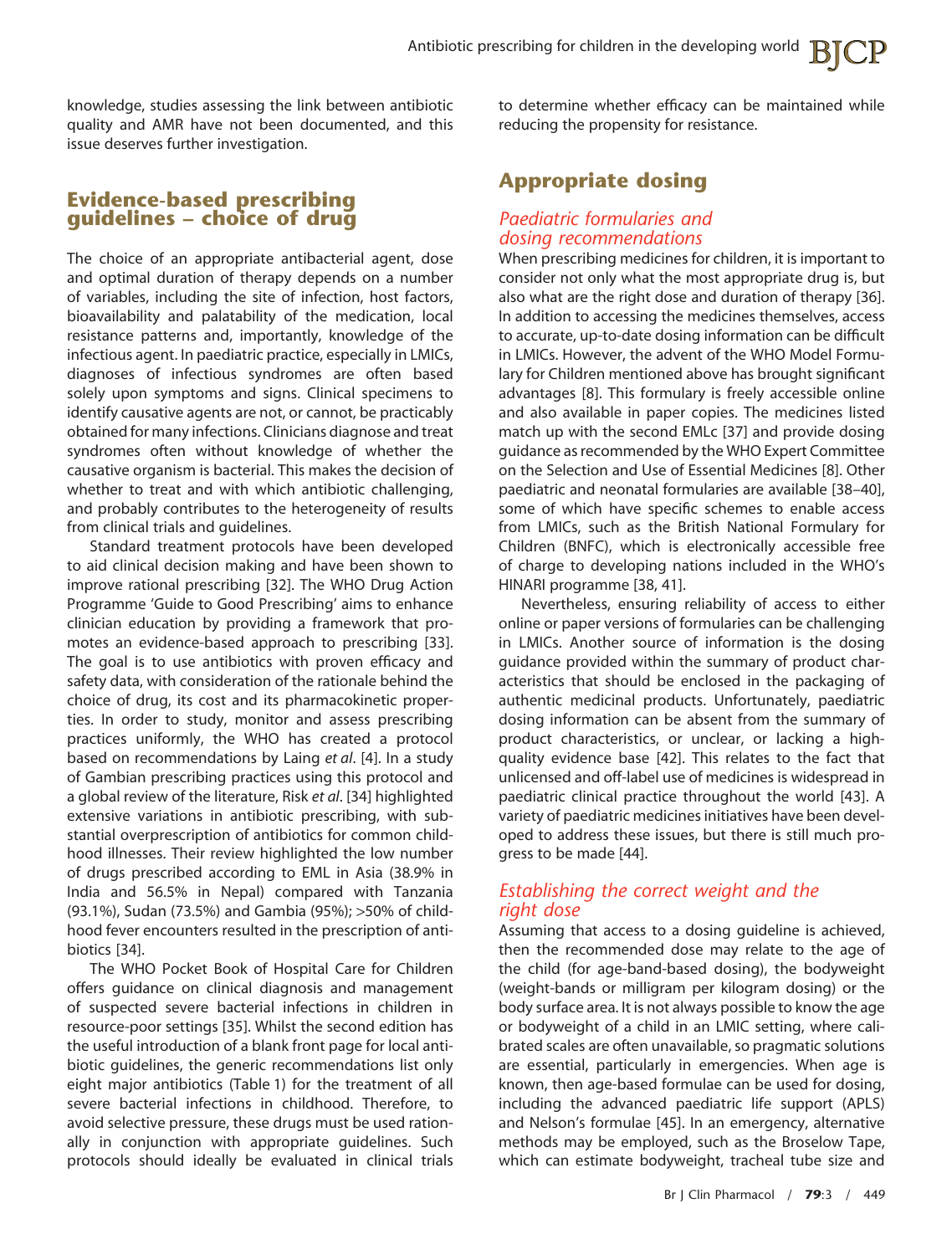## K. Le Doare et al.

#### **Table 1**

Antibiotic generic recommendations from the World Health Organization pocket book of hospital care [35]

| Condition               | <b>Drug</b>                                                                       | Dose                                                                                                                                        |  |  |
|-------------------------|-----------------------------------------------------------------------------------|---------------------------------------------------------------------------------------------------------------------------------------------|--|--|
| <b>Dysentery</b>        | Ciprofloxacin oral                                                                | 15 mg kg <sup>-1</sup> BD for 3 days                                                                                                        |  |  |
|                         | Second line: ceftriaxone IV                                                       | 50-80 mg $kg^{-1}$ daily for 3 days                                                                                                         |  |  |
| <b>Mastoiditis</b>      | Cloxacillin/flucloxacillin IV                                                     | 50 mg kg <sup>-1</sup> QDS for 10 days                                                                                                      |  |  |
|                         | Second line: ceftriaxone IV                                                       |                                                                                                                                             |  |  |
| Meningitis              | 1 Ceftriaxone IV or                                                               | 50 mg $kg^{-1}$ BD for 7-10 days                                                                                                            |  |  |
|                         | 2 Cefotaxime IV or                                                                | 50 mg kg <sup>-1</sup> QDS for 7-10 days                                                                                                    |  |  |
|                         | 3 If no known resistance locally to chloramphenicol and $\beta$ -lactams:         |                                                                                                                                             |  |  |
|                         | chloramphenicol IV plus                                                           | 25 mg kg <sup>-1</sup> QDS for 10 days                                                                                                      |  |  |
|                         | ampicillin IV or                                                                  | 50 mg kg <sup>-1</sup> QDS for 10 days                                                                                                      |  |  |
|                         | chloramphenicol IV plus                                                           |                                                                                                                                             |  |  |
|                         | benzylpenicillin IV                                                               | 60 mg kg <sup>-1</sup> (100 000 U kg <sup>-1</sup> ) QDS for 10 days                                                                        |  |  |
| Osteomyelitis           | Cloxacillin/flucloxacillin IV if >3 years old                                     | 50 mg kg <sup>-1</sup> QDS (IV therapy for 10 days then switch to oral)                                                                     |  |  |
|                         | Second line: ceftriaxone IV or clindamycin IV                                     |                                                                                                                                             |  |  |
| Otitis media, acute     | Amoxicillin oral                                                                  | 40 mg $kg^{-1}$ BD for 5 days                                                                                                               |  |  |
|                         | Or where there is no known resistance to co-trimoxazole                           |                                                                                                                                             |  |  |
|                         | then give oral co-trimoxazole                                                     | 4 mg kg <sup>-1</sup> trimethoprim plus 20 mg kg <sup>-1</sup> sulfamethoxazole BD for 5 days                                               |  |  |
| Infant sepsis and       | Ampicillin IV plus                                                                | 50 mg kg <sup>-1</sup> QDS for 7-10 days (3 weeks for meningitis)                                                                           |  |  |
| meningitis              | gentamicin IV or                                                                  | 5-7.5 mg kg <sup>-1</sup> daily for 7-10 days (3 weeks for meningitis)                                                                      |  |  |
|                         | ceftriaxone IV (also plus gentamicin, dose as on line above)                      | 50 mg kg <sup>-1</sup> daily for 7-10 days (3 weeks for meningitis)                                                                         |  |  |
|                         | If staphylococcal infection is suspected, flucloxacillin IV<br>plus gentamicin IV | 50 mg kg <sup>-1</sup> QDS for 7-10 days (3 weeks for meningitis)<br>5-7.5 mg kg <sup>-1</sup> daily for 7-10 days (3 weeks for meningitis) |  |  |
|                         |                                                                                   |                                                                                                                                             |  |  |
| Older child sepsis      | Ampicillin IV plus                                                                | 50 mg kg <sup>-1</sup> QDS for 7-10 days                                                                                                    |  |  |
|                         | gentamicin IV or                                                                  | 7.5 mg $kg^{-1}$ daily for 7-10 days                                                                                                        |  |  |
|                         | ceftriaxone IV monotherapy                                                        | 50 mg $kg^{-1}$ daily for 7-10 days                                                                                                         |  |  |
|                         | If staphylococcal infection is suspected, flucloxacillin IV                       | 50 mg kg <sup>-1</sup> QDS for 7-10 days                                                                                                    |  |  |
|                         | plus gentamicin IV                                                                | 7.5 mg $kg^{-1}$ daily for 7-10 days                                                                                                        |  |  |
| Typhoid                 | Ciprofloxacin oral<br>Second line: ceftriaxone IV or                              | 15 mg $kg^{-1}$ BD for 7-10 days<br>80 mg kg <sup>-1</sup> daily for 5-7 days                                                               |  |  |
|                         | azithromycin oral                                                                 | 20 mg $kg^{-1}$ daily for 5-7 days                                                                                                          |  |  |
| Urinary tract infection | Co-trimoxazole oral                                                               | 10 mg kg <sup>-1</sup> trimethoprim plus 40 mg kg <sup>-1</sup> sulfamethoxazole BD for 5 days                                              |  |  |
|                         |                                                                                   | As for sepsis                                                                                                                               |  |  |
| Pneumonia               | Second line: ampicillin IV plus gentamicin IV<br>Ampicillin IV plus               | 50 mg kg <sup>-1</sup> QDS for at least 5 days                                                                                              |  |  |
|                         | gentamicin IV or                                                                  | 7.5 mg kg <sup>-1</sup> daily for at least 5 days                                                                                           |  |  |
|                         | Second line: ceftriaxone IV                                                       | 80 mg kg <sup>-1</sup> daily for at least 5 days                                                                                            |  |  |
|                         | If staphylococcal infection is suspected, cloxacillin IV                          | 50 mg kg <sup>-1</sup> QDS for 7-10 days then switch to oral cloxacillin (3 weeks<br>therapy in total)                                      |  |  |
|                         | plus gentamicin IV                                                                | 7.5 mg kg <sup>-1</sup> daily for at least 5 days                                                                                           |  |  |

BD, twice daily; IV, intravenous; TDS, three times daily; QDS, four times daily.

drug dosages based on body length [46]. However, the accuracy of this method in different geographical populations and different age groups has been shown to vary [47, 48]. A recent innovation is the 'Mercy TAPE', which allows improved accuracy and robustness of paediatric bodyweight estimation; the principle is based on the 'Mercy method' using surrogate anthropometric measures, namely mid-upper arm circumference for body habitus and humeral length for height [49]. In LMICs, broadening access to simple devices such as the Broselow or Mercy TAPE could facilitate significant improvements in the reliability of bodyweight-based dosing for children.

When no dosing information for children is to hand, clinicians in LMICs may want a quick calculation to convert the adult dose to an appropriate dose for children. Historically, different calculations have been used for this purpose, based on age, bodyweight or body surface area; the majority of calculations are not used routinely and are summarized elsewhere [50]. Some have recommended using the 'Salisbury Rule' approach, as follows:

'Up to 30 kg, a child's drug dose may be (Wt  $\times$  2)% of adult dose, Over 30 kg, a child's drug dose may be (Wt + 30)% of adult dose',

as this can produce results that are similar to the British National Formulary/British National Formulary for Children guidelines [50].

However, the use of calculations and equations is known to increase the risk of medication errors [51]. There is also an ongoing debate regarding the best methodol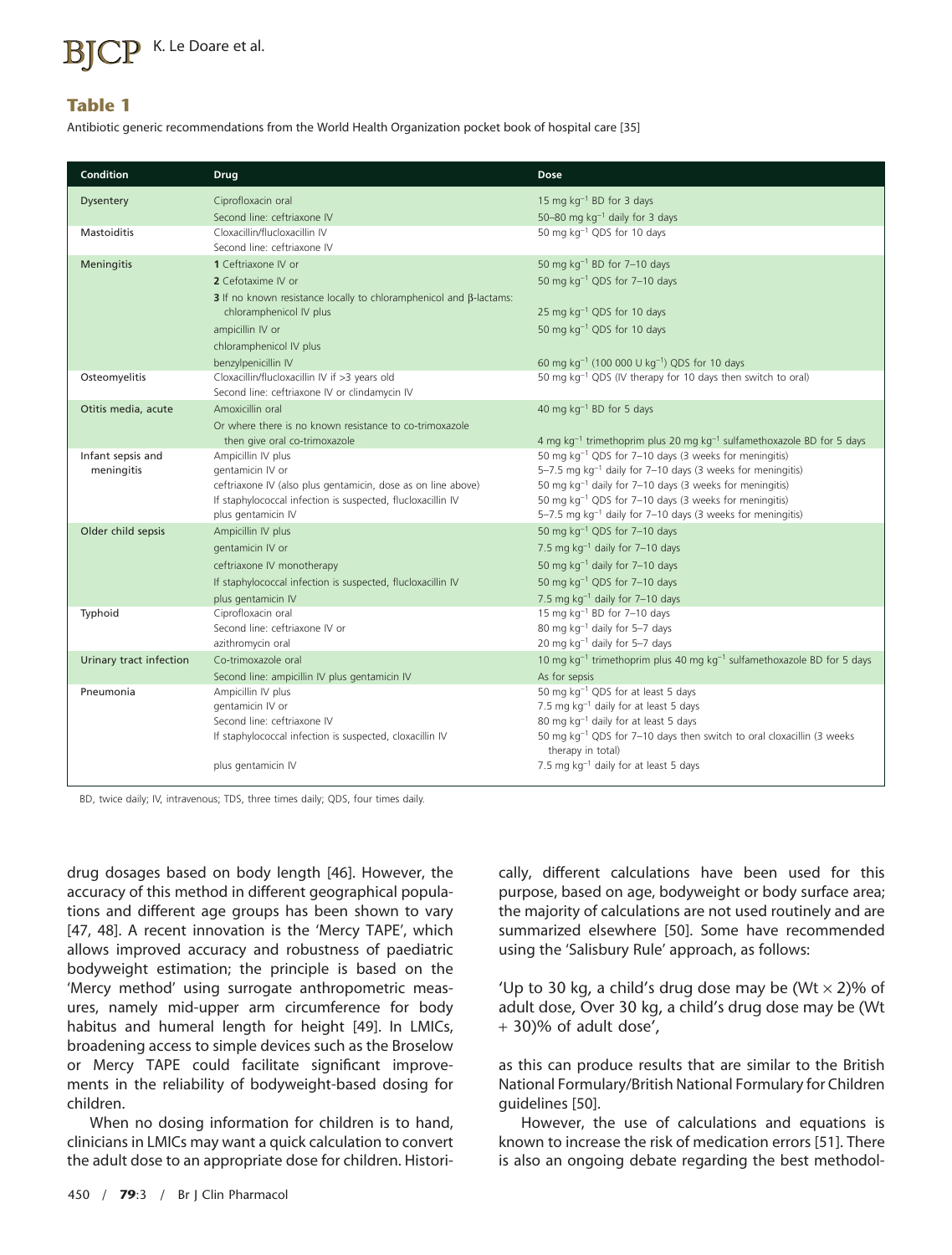ogy to derive paediatric dosing recommendations [52]. Nonetheless, once the dose for the child has been decided (whether using the formulary, summary of product characteristics or dose calculation), then administering this dose will depend on access to an appropriate formulation, which again is not always possible, as discussed further below.

## **Duration of therapy**

Reducing the duration of antibiotic therapy has a number of advantages, namely increasing patient adherence, decreasing cost and minimizing antimicrobial resistance [53]. Several studies have highlighted that shorter duration of therapy may be feasible. Schrag *et al*. showed that by using a high-dose short course amoxicillin regimen, overall exposure of patients' flora to the antimicrobial agent was reduced [54]. Kerrison *et al*. demonstrated that carriage of penicillin- and co-trimoxazole-resistant pneumococci was lower in paediatric patients receiving 90 mg kg<sup>−</sup><sup>1</sup> day<sup>−</sup><sup>1</sup> of amoxicillin for 5 days than for those receiving 40 mg  $kq^{-1}$ day<sup>−</sup><sup>1</sup> for 10 days [53]. Following a multinational randomized controlled trial, Molyneux *et al*. concluded that 5 days of treatment may be sufficient for the treatment of bacterial meningitis in LMICs. However, critics have questioned whether these results are applicable globally and call for further research into therapy duration for severe bacterial infections, including meningitis [55].

#### *Biomarkers*

Novel diagnostics may aid in risk stratification of serious bacterial infections and in treatment duration decisions. In paediatrics, biomarkers such as C-reactive protein and procalcitonin are useful tools to guide commencement and cessation of antibiotic therapy [56, 57]. However, their usefulness outside of lower respiratory tract infections has yet to be evaluated fully. The development of nearpatient testing technologies for distinguishing bacterial *vs.* nonbacterial infections, such as the successful use of rapid diagnostic tests (RDTs) for malaria in reducing inappropriate antimalarial use, are a potential step in the right direction [58]. However, although RDTs aim to improve care in malaria-endemic settings, a negative RDT increases antibiotic use as clinicians consider alternative causes of acute febrile illness [59]. The integration of new RDT technologies for bacterial infections should therefore be used in conjunction with rational decisions on the appropriateness of antibiotic therapy if a significant increase in antibiotic consumption is to be avoided.

## **Formulation issues**

Access to age-appropriate formulations of medicines for children can be problematic in both developing and developed countries [60]. Indeed, one of many issues raised by EMLs is the fact that most do not contain paediatric formulations, thus hindering supply and availability [61]. Most medicines are initially developed for adults, and the majority are available only in solid-dosage forms [62]. Children at different stages of development may be unable to swallow solid-dosage forms, so liquid formulations are essential [63]. Although these issues are not restricted to antibiotics alone, the importance of formulations deserves specific consideration in this context because these are the most widely prescribed class of medicines in paediatrics. Antibiotic formulation palatability has also been identified as a major determinant of prescription decision and compliance in LMICs [64].

Age-appropriate formulations are frequently unavailable commercially, so are made locally as 'extemporaneous preparations' [65]. Duncan *et al*. recently evaluated the WHO MF for children to assess the following: (i) how many of the dosage forms listed were deemed suitable for children at the age and dose recommended; and (ii) whether the dosage forms listed were available in the UK. For this analysis, an 'age-appropriate' dosage form was defined as [abbreviated] 'a dosage form for which a child of a specified age would have the natural ability to use . . . without the product having to be altered from its original "intended" presentation, prior to administration' [66]. For neonates, infants and young children, ∼30% of the preparations (dosage form and strength) in the MF were judged as age appropriate, in contrast to 80% for older children (aged 6–11 years). Surprisingly, 37% of the 340 assessed medicinal products were not commercially available in the UK, which suggests that access in LMICs may also be challenging [66].

To overcome formulation-related issues, many people (healthcare practitioners, parents or patients) have to resort to manipulating the dosage form provided by, for instance, tablet cutting/splitting/crushing/mixing/ dissolving [67, 68]. However, any manipulations (even simply adding the drug to food) will usually have unknown or unpredictable effects on the pharmacokinetics and pharmacodynamics [69], with associated implications for therapeutic safety and efficacy [70]. Evidence is typically sparse in these situations, and there are few guidelines available [71, 72]. This is despite the fact that some extemporaneous formulations can potentially cause harm, including toxicity or therapeutic failure. Adverse events may result from inaccurate dose administration, occurring when, for example, the drug is unstable in liquid formulation (e.g. isoniazid [73]). However, developing age-specific formulations is expensive, so these problems persist [74]. It must also be remembered that access to multiple formulations of different strengths can potentially increase the risk of medication errors [75]. In the LMIC setting, the provision of open-access guidelines to help standardize the approach to intravenous medicines administration and extemporaneous prepara-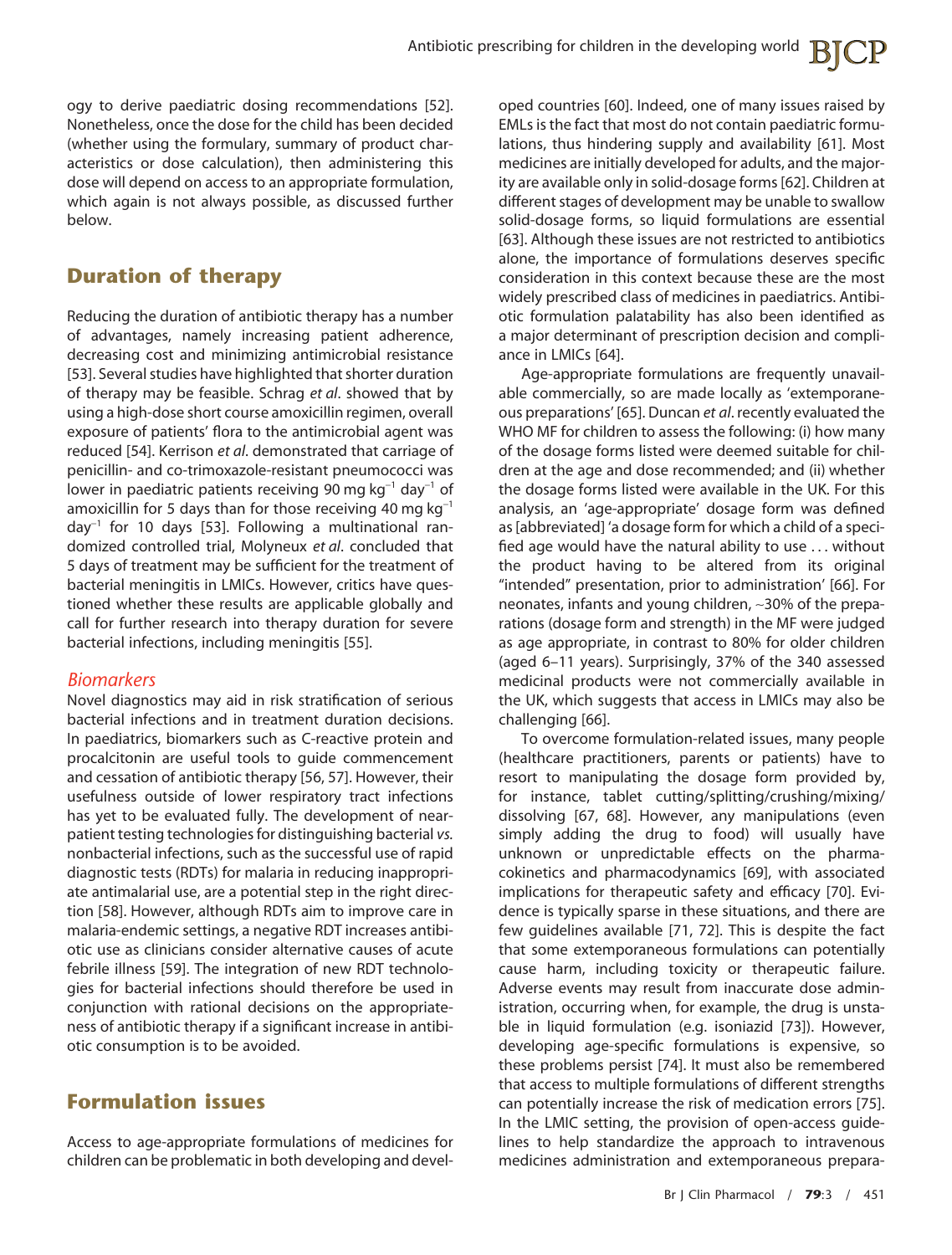## K. Le Doare et al.

tions of commonly used medicines could help avoid some of these associated risks.

### **Conclusions**

There is an urgent need to improve the quality of antibiotic prescribing throughout the world, particularly in resourcepoor settings. In view of the growing threat posed by AMR, this has become a global health priority. The development of sound research methodology to capture antibiotic prescribing data from different countries has been a significant step forward, and there is now an opportunity to use global point prevalence surveys as a tool to monitor and improve prescribing internationally. Feeding back point prevalence survey results to individual institutions allows local teams to make meaningful comparisons of their prescribing practice with that of others and to identify markers of good-quality antimicrobial prescribing and strategies for improvement, including antimicrobial stewardship [76, 77]. Stewardship programmes in the paediatric context have been shown to reduce the length of hospital stay and also have pharmacoeconomic benefits [78], and implementation in LMICs is encouraged by the WHO [2]. To date, however, it has become clear that altering clinicians' prescribing habits takes time, and the importance of education and training is paramount. Rational prescribing, AMR and stewardship must be emphasized in both undergraduate and postgraduate teaching programmes, as well as in primary and secondary care. Studies in the resourcepoor setting should focus on developing cheap and simple stewardship programmes. These initiatives are currently too costly, which makes any progress challenging in the current economic climate. With appropriate use of openaccess resources and effective dissemination of this information, the resulting changes in antimicrobial prescribing policy and practice have the potential to bring great benefits to children around the world.

### **Competing Interests**

All authors have completed the Unified Competing Interest form at [http://www.icmje.org/coi\\_disclosure.pdf](http://www.icmje.org/coi_disclosure.pdf) (available on request from the corresponding author) and declare: no support from any organization for the submitted work; no financial relationships with any organizations that might have an interest in the submitted work in the previous 3 years; no other relationships or activities that could appear to have influenced the submitted work.

*The research leading to these results has received funding from the European Union Seventh Framework Programme FP7/2007-2013 under grant agreement no. 261060, which funds CISB as a Clinical Research Fellow.*

World Health Organization Essential Medicines list of anti-infective agents 2011 [37]

| <b>Essential</b>                                                                                                                                                                                                                                                                                                                                      | Complimentary                                                                            | Other agents                                                                                               |
|-------------------------------------------------------------------------------------------------------------------------------------------------------------------------------------------------------------------------------------------------------------------------------------------------------------------------------------------------------|------------------------------------------------------------------------------------------|------------------------------------------------------------------------------------------------------------|
| Amoxicillin, amoxicillin and<br>clavulanic acid, benzathine<br>benzylpenicillin, benzylpenicillin,<br>cephalexin, cefazolin,<br>ceftriaxone, cloxacillin,<br>phenoxymethylpenicillin,<br>azithromycin, chloramphenicol,<br>ciprofloxacin, doxycycline,<br>erythromycin, gentamicin,<br>metronidazole, nitrofurantoin,<br>co-trimoxazole, trimethoprim | Cefotaxime.<br>ceftazidime.<br>cilastatin.<br>clindamycin,<br>imipenem and<br>vancomycin | Antituberculosis<br>antibiotics:<br>rifampicin, isoniazid,<br>streptomycin,<br>ethambutol.<br>pyrazinamide |

#### **REFERENCES**

- **1** Goossens H, Ferech M, Vander Stichele R, Elseviers M, Group EP. Outpatient antibiotic use in Europe and association with resistance: a cross-national database study. Lancet 2005; 365: 579–87.
- **2** Leung E, Weil DE, Raviglione M, Nakatani H. The WHO policy package to combat antimicrobial resistance. Bull World Health Organ 2011; 89: 390–2.
- **3** World Health Organization. Medicines: rational use of medicines. Fact sheet N°338. 2010. Available at <http://www.who.int/mediacentre/factsheets/fs338/en/> (last accessed 28 June 2013).
- **4** Laing R, Hogerzeil H, Ross-Degnan D. Ten recommendations to improve use of medicines in developing countries. Health Policy Plan 2001; 16: 13–20.
- **5** Holloway K, van Dijk L. The World Medicines Situation, Rational Use of Medicines. Geneva: World Health Organisation, 2011.
- **6** World Health Oganization. WHO global campaign 'Make medicines child size'. 2007. Available at <http://www.who.int/childmedicines/en/index.html> (last accessed 28 June 2013).
- **7** World Health Organization. The Selection and Use of Essential Medicines. Report of the WHO Expert Committee October 2009. Technical series report vol. 958. Geneva: WHO, 2009.
- **8** World Health Organization. WHO Model Formulary for Children 2010. Geneva: WHO, 2010. Available at [http://www.who.int/selection\\_medicines/list/WMFc\\_2010.pdf](http://www.who.int/selection_medicines/list/WMFc_2010.pdf) (last accessed 28 August 2013).
- **9** Action A. Global initiatives UK. 2013. Available at <http://antibiotic-action.com> (last accessed 25 August 2013).
- **10** Irwin A, Sharland M. Measuring antibiotic prescribing in hospitalised children in resource-poor countries: a systematic review. J Paediatr Child Health 2013; 49: 185–92.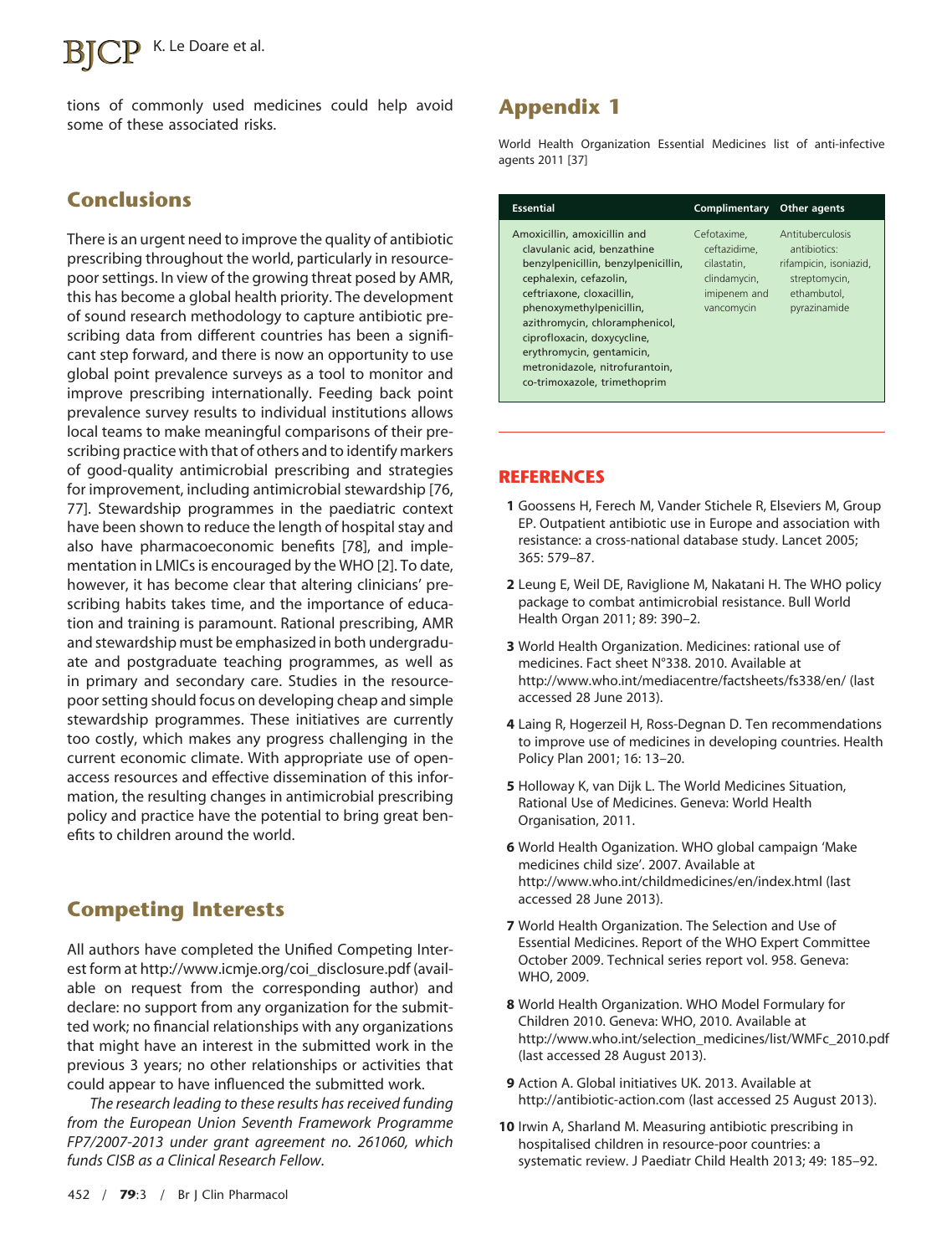- **11** WHO Collaborating Centre for Drug Statistics Methodology, Guidelines for ATC classification and DDD assignment 2013. Oslo, 2012.
- **12** Versporten A, Sharland M, Bielicki J, Drapier N, Vankerckhoven V, Goossens H; ARPEC Project Group Members. The antibiotic resistance and prescribing in European children project: a neonatal and pediatric antimicrobial web-based point prevalence survey in 73 hospitals worldwide. Pediatr Infect Dis J 2013; 32: e242–53.
- **13** Wise R, Hart T, Cars O, Streulens M, Helmuth R, Huovinen P, Sprenger M. Antimicrobial resistance. Is a major threat to public health. BMJ 1998; 317: 609–10.
- **14** World Health Organization. Community-based surveillance of antimicrobial use and resistance in resource-constrained settings. Report on five pilot projects. 2009.
- **15** World Health Organization. Progress in the Rational Use of Medicines, Including Better Medicines for Children. Report by the Secretariat: 120th Session of the Executive Board. Geneva: World Health Organization, 2006.
- **16** Mossialos E, Mrazek M, Walley T. Regulating pharmaceuticals in Europe: striving for efficiency, equity and quality. European Observatory on Healthcare Systems Series, 2007.
- **17** Quick JD. Ensuring access to essential medicines in the developing countries: a framework for action. Clin Pharmacol Ther 2003; 73: 279–83.
- **18** Department for International Development. Fact sheet: access to medicines internet. London. 2006. Available at [http://webarchive.nationalarchives.gov.uk/](http://webarchive.nationalarchives.gov.uk/+/http://www.dfid.gov.uk/Pubs/files/atm-factsheet0106.pdf)+/http://www [.dfid.gov.uk/Pubs/files/atm-factsheet0106.pdf](http://webarchive.nationalarchives.gov.uk/+/http://www.dfid.gov.uk/Pubs/files/atm-factsheet0106.pdf) (last accessed 28 August 2013).
- **19** World Health Organization. Access to essential medicines. In: The World Medicines Situation 2004. Geneva: World Health Organization, 2004; 61–75. Available at <http://apps.who.int/medicinedocs/en/d/Js6160e/9.html> (last accessed 28 August 2013).
- **20** Parimi N, Pinto Pereira LM, Prabhakar P. The general public's perceptions and use of antimicrobials in Trinidad and Tobago. Rev Panam Salud Publica 2002; 12: 11–8.
- **21** Okeke IN, Lamikanra A. Export of antimicrobial drugs by West African travelers. J Travel Med 2003; 10: 133–5.
- **22** Bi P, Tong S, Parton KA. Family self-medication and antibiotics abuse for children and juveniles in a Chinese city. Soc Sci Med 2000; 50: 1445–50.
- **23** Cameron A, Ewen M, Ross-Degnan D, Ball D, Laing R. Medicine prices, availability, and affordability in 36 developing and middle-income countries: a secondary analysis. Lancet 2009; 373: 240–9.
- **24** Robertson J, Forte G, Trapsida JM, Hill S. What essential medicines for children are on the shelf? Bull World Health Organ 2009; 87: 231–7.
- **25** Ranganathan SS, Hill S. Why we need better medicines for children? A pediatrician's perspective. 2010. Available at <http://healthexchangenews.com/> (last accessed 28 August 2013).
- **26** Holloway K, van Dijk L. The World Medicines Situation 2011, Rational Use of Medicines, 3rd edn. Geneva: WHO, 2011.
- **27** Okeke IN, Lamikanra A, Edelman R. Socioeconomic and behavioral factors leading to acquired bacterial resistance to antibiotics in developing countries. Emerg Infect Dis 1999; 5: 18–27.
- **28** World Health Organization, Wondemagegnehu E. Counterfeit and Substandard Drugs in Myanmar and Vietnam. Geneva: WHO, 1999.
- **29** Almuzaini T, Choonara I, Sammons H. Substandard and counterfeit medicines: a systematic review of the literature. BMJ Open 2013; 3: e002923.
- **30** Verduin-Muttiganzi R, Verduin-Muttiganzi G. Assessment of the incidence of substandard drugs in developing countries. Trop Med Int Health 1998; 3: 602–603.
- **31** Okeke IN, Klugman KP, Bhutta ZA, Duse AG, Jenkins P, O'Brien TF, Pablos-Mendez A, Laxminarayan R. Antimicrobial resistance in developing countries. Part II: strategies for containment. Lancet Infect Dis 2005; 5: 568–80.
- **32** Reidenberg MM. Can the selection and use of essential medicines decrease inappropriate drug use? Clin Pharmacol Ther 2009; 85: 581–3.
- **33** World Health Organization. Guide to Good Prescribing. A Practical Manual. WHO Action Programme on Essential Drugs. Geneva: WHO, 1995. Available at [http://whqlibdoc.who.int/hq/1994/who\\_dap\\_94.11.pdf](http://whqlibdoc.who.int/hq/1994/who_dap_94.11.pdf) (last accessed 28 August 2013).
- **34** Risk R, Naismith H, Burnett A, Moore SE, Cham M, Unger S. Rational prescribing in paediatrics in a resource-limited setting. Arch Dis Child 2013; 98: 503–9.
- **35** World Health Organization. Pocket Book of Hospital Care for Children – Guidelines for the Management of Common Childhood Illnesses, 2nd edn. Geneva: WHO, 2013. Available at [http://apps.who.int/iris/bitstream/10665/81170/](http://apps.who.int/iris/bitstream/10665/81170/1/9789241548373_eng.pdf) [1/9789241548373\\_eng.pdf](http://apps.who.int/iris/bitstream/10665/81170/1/9789241548373_eng.pdf) (last accessed 28 August 2013).
- **36** Dryden M, Johnson AP, Ashiru-Oredope D, Sharland M. Using antibiotics responsibly: right drug, right time, right dose, right duration. J Antimicrob Chemother 2011; 66: 2441–3.
- **37** World Health Organization. WHO model lists of essential medicines. Last updated April 2013. Available at [http://www](http://www.who.int/medicines/publications/essentialmedicines/en/index.html) [.who.int/medicines/publications/essentialmedicines/en/](http://www.who.int/medicines/publications/essentialmedicines/en/index.html) [index.html](http://www.who.int/medicines/publications/essentialmedicines/en/index.html) (last accessed 28 August 2013).
- **38** Paediatric Formulary Committee. BNF for Children (online). London: BMJ Group, Pharmaceutical Press, and RCPCH Publications, 2013. Available at<http://bnfc.org/bnfc/> (last accessed 28 August 2013).
- **39** Johns Hopkins Hospital, Arcara K, Tschudy M. The Harriet Lane Handbook, 19th edn. Philadelphia: Elsevier Mosby, 2011.
- **40** Taketomo C, Hodding J, Kraus D. Pediatric & Neonatal Dosage Handbook: A Comprehensive Resource for All Clinicians Treating Pediatric and Neonatal Patients, 20th edn. New South Wales: Lexi Corp, 2012.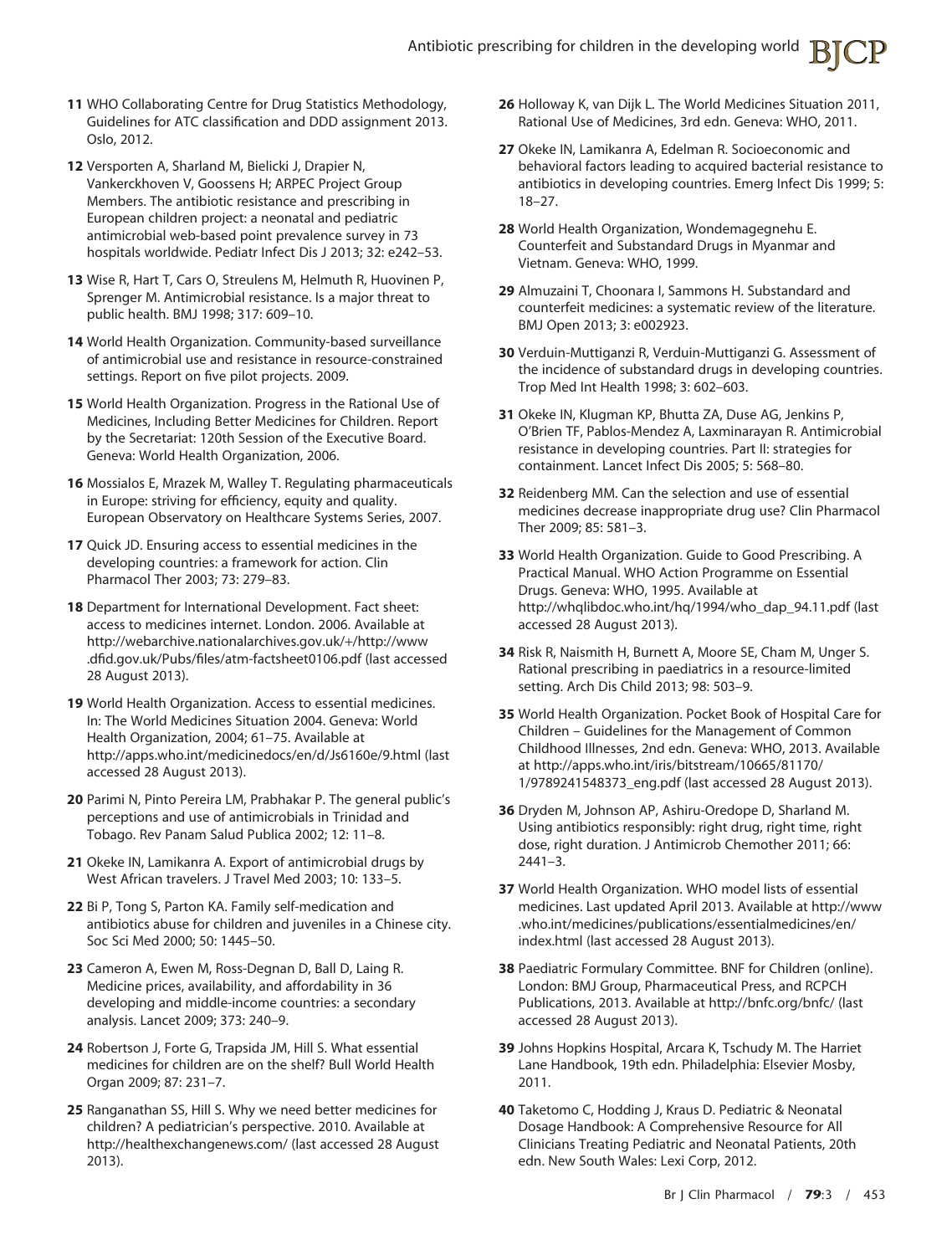# K. Le Doare et al.

- **41** World Health Organization. HINARI access to research in health programme. Available at <http://www.who.int/hinari/en/> (last accessed 28 August 2013).
- **42** Sachs AN, Avant D, Lee CS, Rodriguez W, Murphy MD. Pediatric information in drug product labeling. JAMA 2012; 307: 1914–5.
- **43** Bonati M, Pandolfini C. Off-label drug use in children should be rational. Arch Dis Child 2011; 96: 870–1.
- **44** Hoppu K, Anabwani G, Garcia-Bournissen F, Gazarian M, Kearns GL, Nakamura H, Peterson RG, Sri Ranganathan S, de Wildt SN. The status of paediatric medicines initiatives around the world – What has happened and what has not? Eur J Clin Pharmacol 2012; 68: 1–10.
- **45** Varghese A, Vasudevan VK, Lewin S, Indumathi CK, Dinakar C, Rao SD. Do the length-based (Broselow) Tape, APLS, Argall and Nelson's formulae accurately estimate weight of Indian children? Indian Pediatr 2006; 43: 889–94.
- **46** House DR, Ngetich E, Vreeman RC, Rusyniak DE. Estimating the weight of children in Kenya: do the Broselow tape and age-based formulas measure up? Ann Emerg Med 2013; 61: 1–8.
- **47** Ramarajan N, Krishnamoorthi R, Strehlow M, Quinn J, Mahadevan SV. Internationalizing the Broselow tape: how reliable is weight estimation in Indian children. Acad Emerg Med 2008; 15: 431–6.
- **48** Cattermole GN, Leung PY, Graham CA, Rainer TH. Too tall for the tape: the weight of schoolchildren who do not fit the Broselow tape. Emerg Med J 2014 Feb 18. doi:10.1136/emermed-2012-202325. [Epub ahead of print].
- **49** Abdel-Rahman SM, Paul IM, James LP, Lewandowski A. Evaluation of the mercy TAPE: performance against the standard for pediatric weight estimation. Ann Emerg Med 2013; 62: 332–9.e6.
- **50** Lack JA, Stuart-Taylor ME. Calculation of drug dosage and body surface area of children. Br J Anaesth 1997; 78: 601–5.
- **51** Lesar TS. Errors in the use of medication dosage equations. Arch Pediatr Adolesc Med 1998; 152: 340–4.
- **52** Cella M, Knibbe C, Danhof M, Della Pasqua O. What is the right dose for children? Br J Clin Pharmacol 2010; 70: 597–603.
- **53** Kerrison C, Riordan FA. How long should we treat this infection for? Arch Dis Child Educ Pract Ed 2013; 98: 136–40.
- **54** Schrag SJ, Pena C, Fernández J, Sánchez J, Gómez V, Pérez E, Feris JM, Besser RE. Effect of short-course, high-dose amoxicillin therapy on resistant pneumococcal carriage: a randomized trial. JAMA 2001; 286: 49–56.
- **55** Molyneux E, Nizami SQ, Saha S, Huu KT, Azam M, Bhutta ZA, Zaki R, Weber MW, Qazi SA; CSF 5 Study Group. 5 versus 10 days of treatment with ceftriaxone for bacterial meningitis in children: a double-blind randomised equivalence study. Lancet 2011; 377: 1837–45.
- **56** Manzano S, Bailey B, Girodias JB, Galetto-Lacour A, Cousineau J, Delvin E. Impact of procalcitonin on the

management of children aged 1 to 36 months presenting with fever without source: a randomized controlled trial. Am J Emerg Med 2010; 28: 647–53.

- **57** Esposito S, Tagliabue C, Picciolli I, Semino M, Sabatini C, Consolo S, Bosis S, Pinzani R, Principi N. Procalcitonin measurements for guiding antibiotic treatment in pediatric pneumonia. Respir Med 2011; 105: 1939–45.
- **58** Dupuy AM, Philippart F, Péan Y, Lasocki S, Charles PE, Chalumeau M, Claessens YE, Quenot JP, Guen CG, Ruiz S, Luyt CE, Roche N, Stahl JP, Bedos JP, Pugin J, Gauzit R, Misset B, Brun-Buisson C; Maurice Rapin Institute Biomarkers Group. Role of biomarkers in the management of antibiotic therapy: an expert panel review: I – currently available biomarkers for clinical use in acute infections. Ann Intensive Care 2013; 3: 22.
- **59** D'Acremont V, Kahama-Maro J, Swai N, Mtasiwa D, Genton B, Lengeler C. Reduction of anti-malarial consumption after rapid diagnostic tests implementation in Dar es Salaam: a before-after and cluster randomized controlled study. Malar J 2011; 10: 107.
- **60** Tuleu C, Breitkreutz J. Educational paper: formulation-related issues in pediatric clinical pharmacology. Eur J Pediatr 2013; 172: 717–20.
- **61** Hoppu K, Sri Ranganathan S, Dodoo AN. Realities of paediatric pharmacotherapy in the developing world. Arch Dis Child 2011; 96: 764–8.
- **62** Schirm E, Tobi H, de Vries TW, Choonara I, De Jong-van den Berg LT. Lack of appropriate formulations of medicines for children in the community. Acta Paediatr 2003; 92: 1486–9.
- **63** Nunn T, Williams J. Formulation of medicines for children. Br J Clin Pharmacol 2005; 59: 674–6.
- **64** Baguley D, Lim E, Bevan A, Pallet A, Faust SN. Prescribing for children – taste and palatability affect adherence to antibiotics: a review. Arch Dis Child 2012; 97: 293–7.
- **65** Standing JF, Tuleu C. Paediatric formulations getting to the heart of the problem. Int J Pharm 2005; 300: 56–66.
- **66** Duncan JC, Orubu S, Tuleu C, Turner MA, Nunn AT. Age-appropriate evaluation and availability of enteral drug formulations in WHO essential medicines list for children. Poster presented at the 4th Conference of the European Paediatric Formulation Initiative (EuPFI); Prague. 19–20 September 2012. Available at [http://www.eupfi.org/](http://www.eupfi.org/Conference2012webpage/Conferenceproceedings/abstractsforpublication.pdf) [Conference2012webpage/Conferenceproceedings/](http://www.eupfi.org/Conference2012webpage/Conferenceproceedings/abstractsforpublication.pdf) [abstractsforpublication.pdf](http://www.eupfi.org/Conference2012webpage/Conferenceproceedings/abstractsforpublication.pdf) (last accessed 28 August 2013).
- **67** Brion F, Nunn AJ, Rieutord A. Extemporaneous (magistral) preparation of oral medicines for children in European hospitals. Acta Paediatr 2003; 92: 486–90.
- **68** Ghulam A, Keen K, Tuleu C, Wong IC, Long PF. Poor preservation efficacy versus quality and safety of pediatric extemporaneous liquids. Ann Pharmacother 2007; 41: 857–60.
- **69** Nahata MC, Allen LV Jr. Extemporaneous drug formulations. Clin Ther 2008; 30: 2112–9.
- **70** Notterman DA, Nardi M, Saslow JG. Effect of dose formulation on isoniazid absorption in two young children. Pediatrics 1986; 77: 850–2.